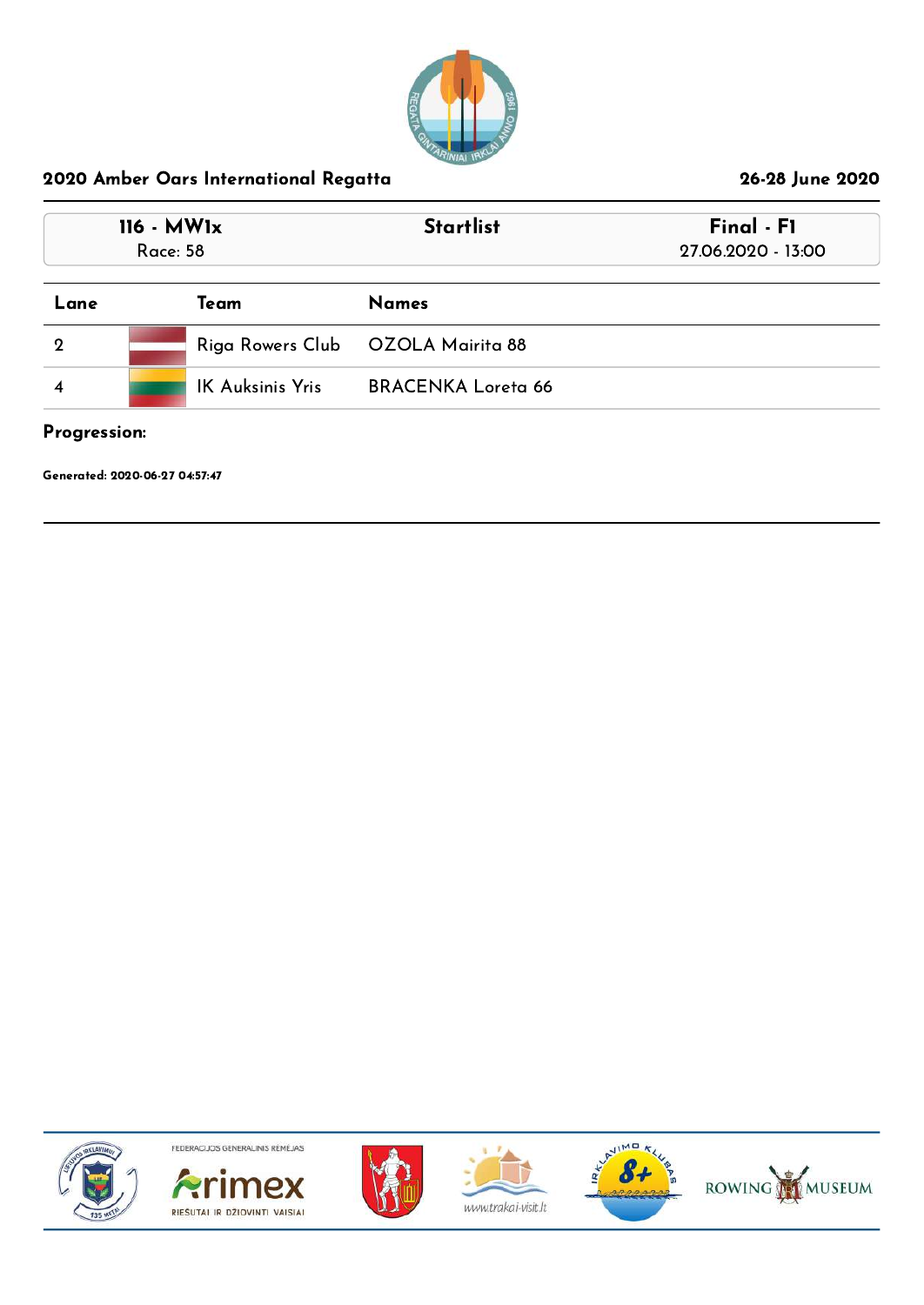

| $117 - MM4 -$<br>Race: 59 |                        | <b>Startlist</b>                                                                                | Final - F1<br>27.06.2020 - 13:10 |
|---------------------------|------------------------|-------------------------------------------------------------------------------------------------|----------------------------------|
| Lane                      | Team                   | <b>Names</b>                                                                                    |                                  |
|                           | <b>RC Kalev</b>        | PAALO Juhan 47; GRIKIS Juris 47; KALNBERZS Konstantins<br>50; POLLUSTE Rein 46                  |                                  |
| $\mathbf 2$               | Lithuania              | VILKAS Jonas 52; PALILIONIS Dainius 58; ANDREJAUSKAS<br>Rimas 63; GUDAUSKAS Zigmas 58           |                                  |
| 3                         | Riga Rowers Club       | KAMOLS Artis 67; DUNOVSKIS Juris 60; BALTAIS Vidis 73;<br><b>BRIUKS Martins 73</b>              |                                  |
| 4                         | <b>VIMK Zalgiris</b>   | RASCIUS Alfredas 54; BAKAS Rimantas 51; ADOMAITIS<br>Kasparas 54; URBONAS Vidmantas 50          |                                  |
| 5                         | <b>VIMK Zalgiris</b>   | LAKSTAUSKAS Vytautas 62; DROTVINAS Vaidevutis 68;<br>GASIUNAS Paulius 67; MAROCKINAS Enrikas 69 |                                  |
| 6                         | <b>RC KALEV, Parnu</b> | KOPLUS Kaupo 62; STRIKHOLM Jaanus 71; NAABER Ilmar<br>64; KOPPEL Kaido 71                       |                                  |

Progression:

Generated: 2020-06-27 04:57:47











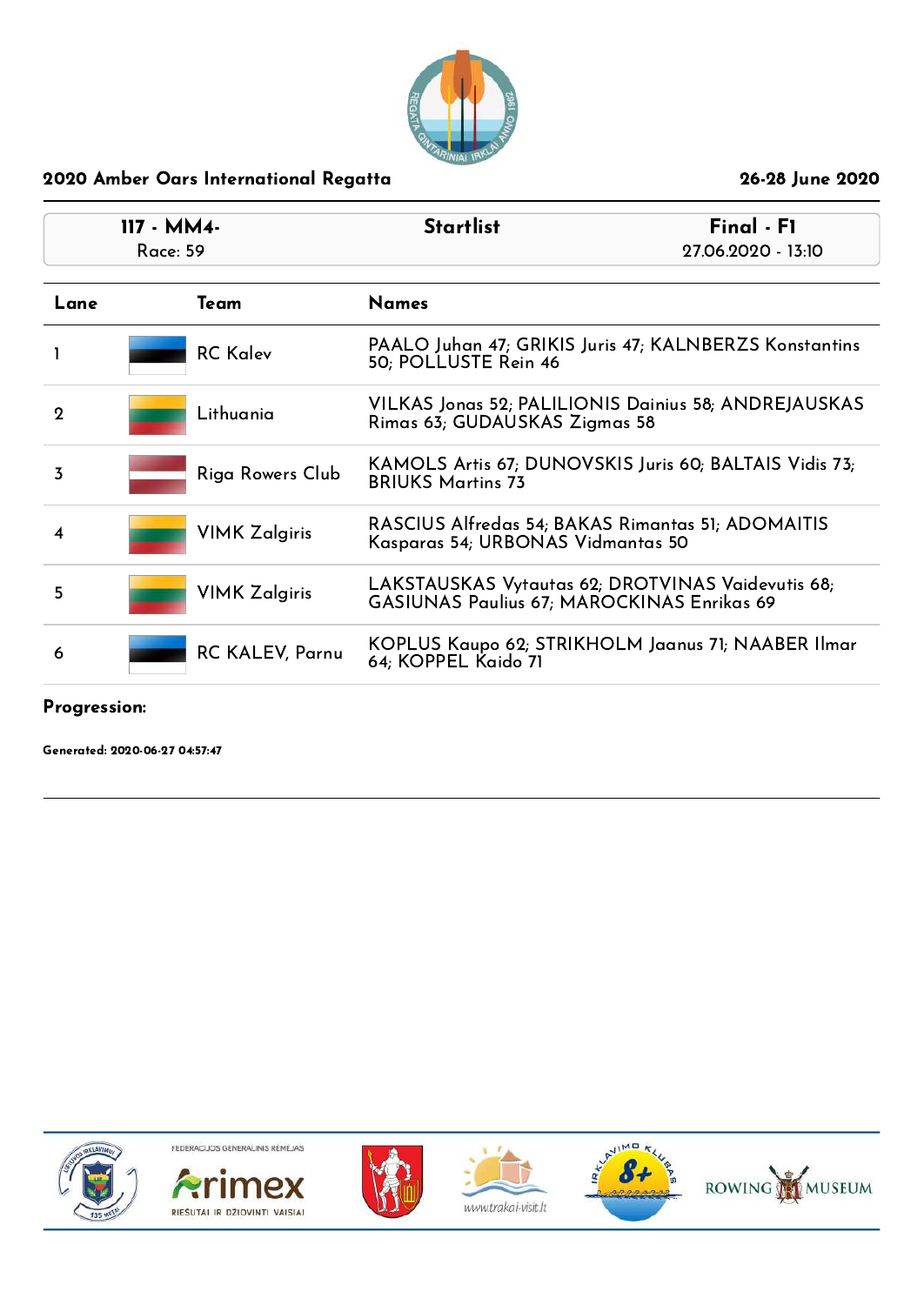

| 118 - MW2X<br>Race: 60 |                                   | <b>Startlist</b>                           | Final - F1<br>27.06.2020 - 13:20 |
|------------------------|-----------------------------------|--------------------------------------------|----------------------------------|
| Lane                   | Team                              | <b>Names</b>                               |                                  |
| $\mathbf 2$            | Riga Rowers Club                  | JAUNBAUERE Evita 75; KALNINA Liga 69       |                                  |
| 3                      | Estonia, Parnu<br>rowing club PAR | ARON Katri 71; VOSU Ingrid 62              |                                  |
| 4                      | <b>KIMK Danges</b><br>Yriai       | RIMKIENE Vita 70; STACKUTE-SATIENE 60      |                                  |
| 5                      | <b>VIMK Zalgiris</b>              | DUMSIENE Audrone 57; GECAUSKIENE Birute 57 |                                  |
| Progression:           |                                   |                                            |                                  |

Generated: 2020-06-27 04:57:47











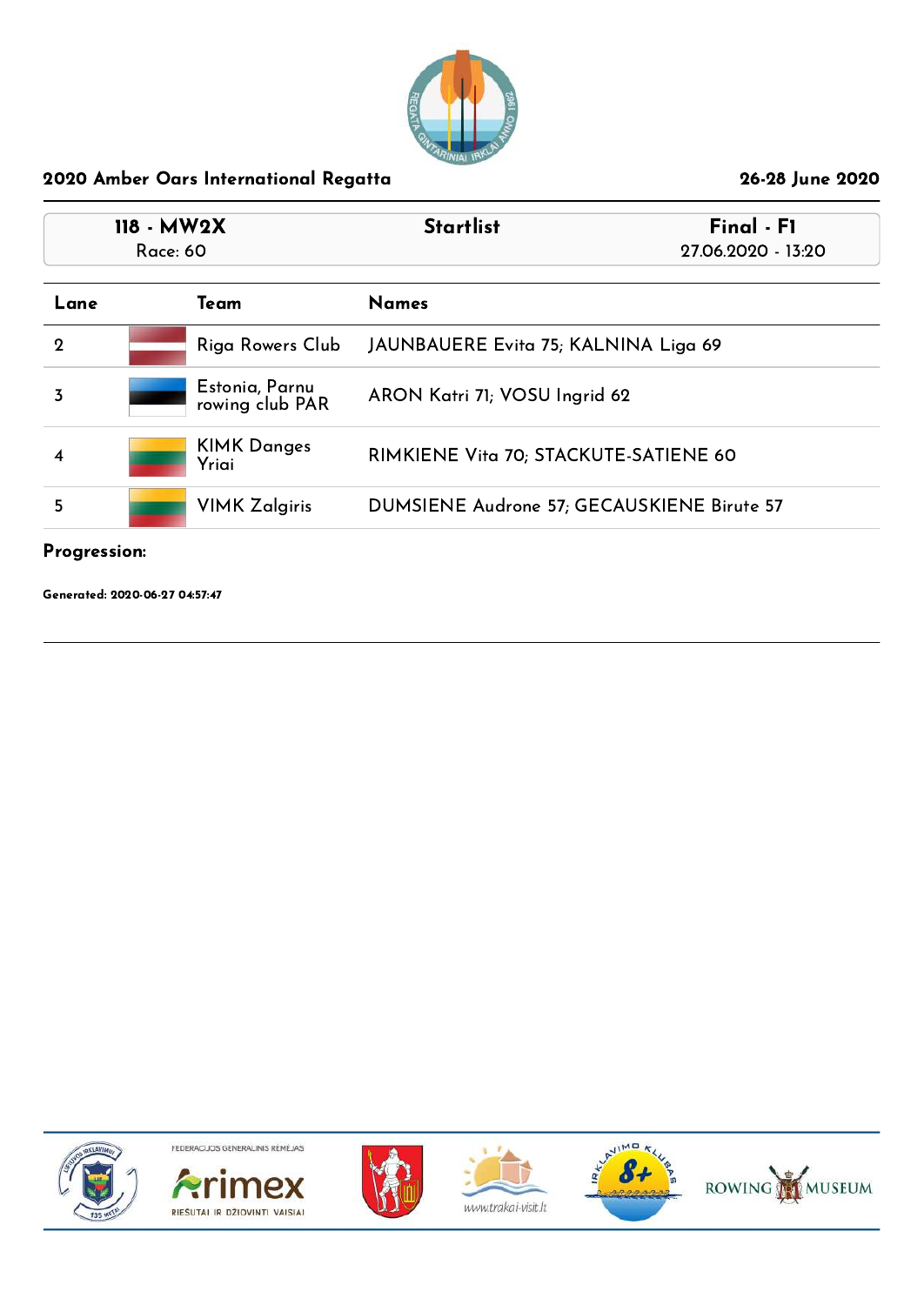

|                | 119 - MM1x<br>Race: 61 | <b>Startlist</b>                | Final - F1<br>27.06.2020 - 13:30 |
|----------------|------------------------|---------------------------------|----------------------------------|
| Lane           | Team                   | <b>Names</b>                    |                                  |
|                | Lithuania              | <b>MARCINKEVICIUS Mantas 83</b> |                                  |
| $\overline{2}$ | <b>VIMK Zalgiris</b>   | OSTAPENKA Arvydas 68            |                                  |
| $\overline{3}$ | Riga Rowers Club       | <b>PILVERIS Aivars 58</b>       |                                  |
| 4              | Riga Rowers Club       | <b>SVARUPS Raivis 73</b>        |                                  |
| 5              | Academia<br>Remigum    | <b>NUTAUTAS Karolis 42</b>      |                                  |

# Progression:

Generated: 2020-06-27 04:57:47











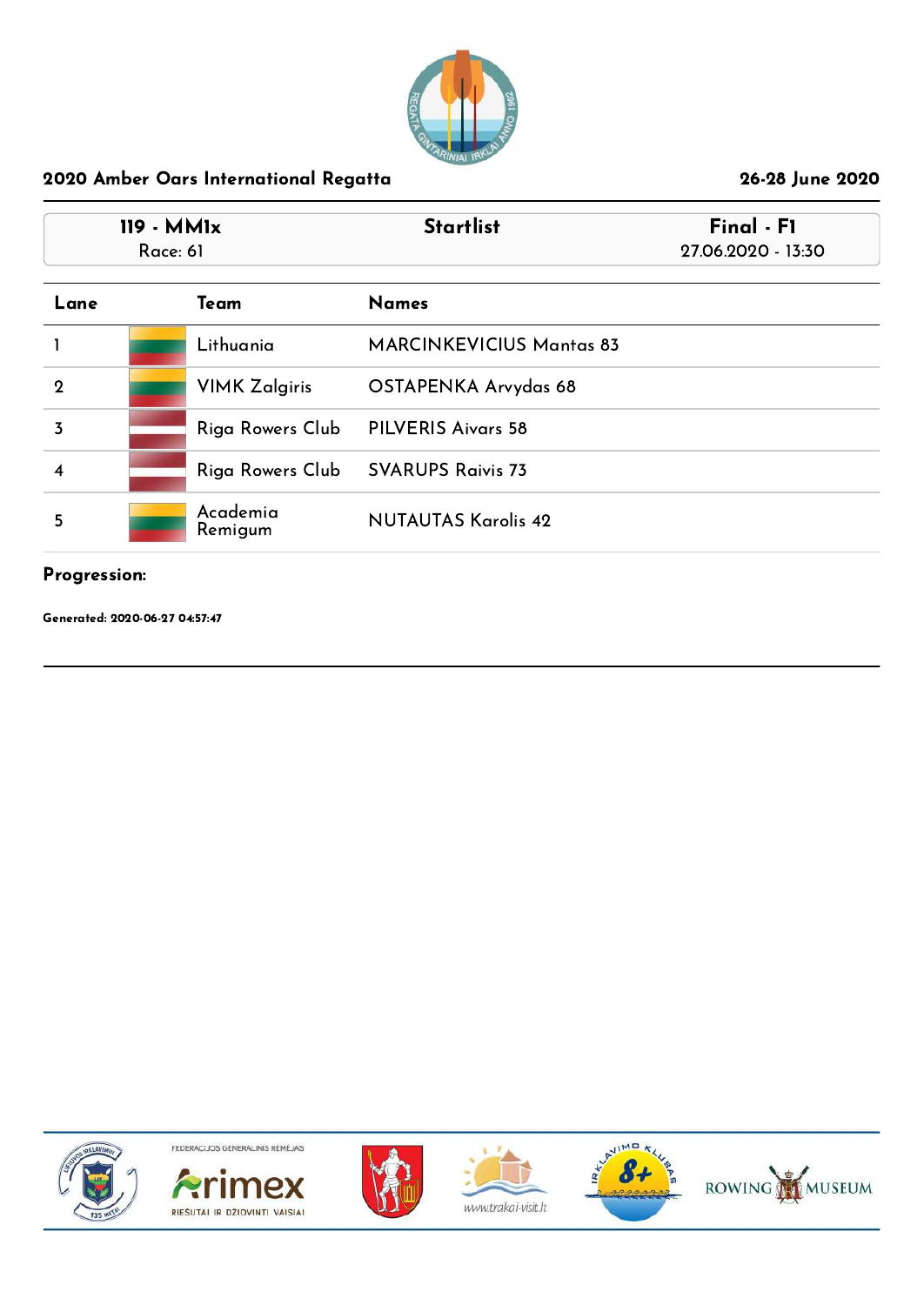

| 120 - MW4-<br>Race: 62 |                  | <b>Startlist</b><br>Final - F1<br>27.06.2020 - 13:40                             |
|------------------------|------------------|----------------------------------------------------------------------------------|
| Lane                   | Team             | <b>Names</b>                                                                     |
| 2                      | Latvia           | AGINTE-PUNCULE Ilze 70; ORBITANE Renate 70; LINE<br>Renate 66; RIMKUS Vita 65    |
| 3                      | Riga Rowers Club | FREIMANE Baiba 61; SPUNDZANE Emilija 53; KAUFMANE<br>Lolita 60; LAPINA Laila 59  |
| 4                      | Daugava          | MUZICA Kristine 74; VITOLA Diana 75; ANSONE Inese 71;<br><b>LUPIKA Vineta 74</b> |
|                        |                  |                                                                                  |

### Progression:

Generated: 2020-06-27 04:57:47